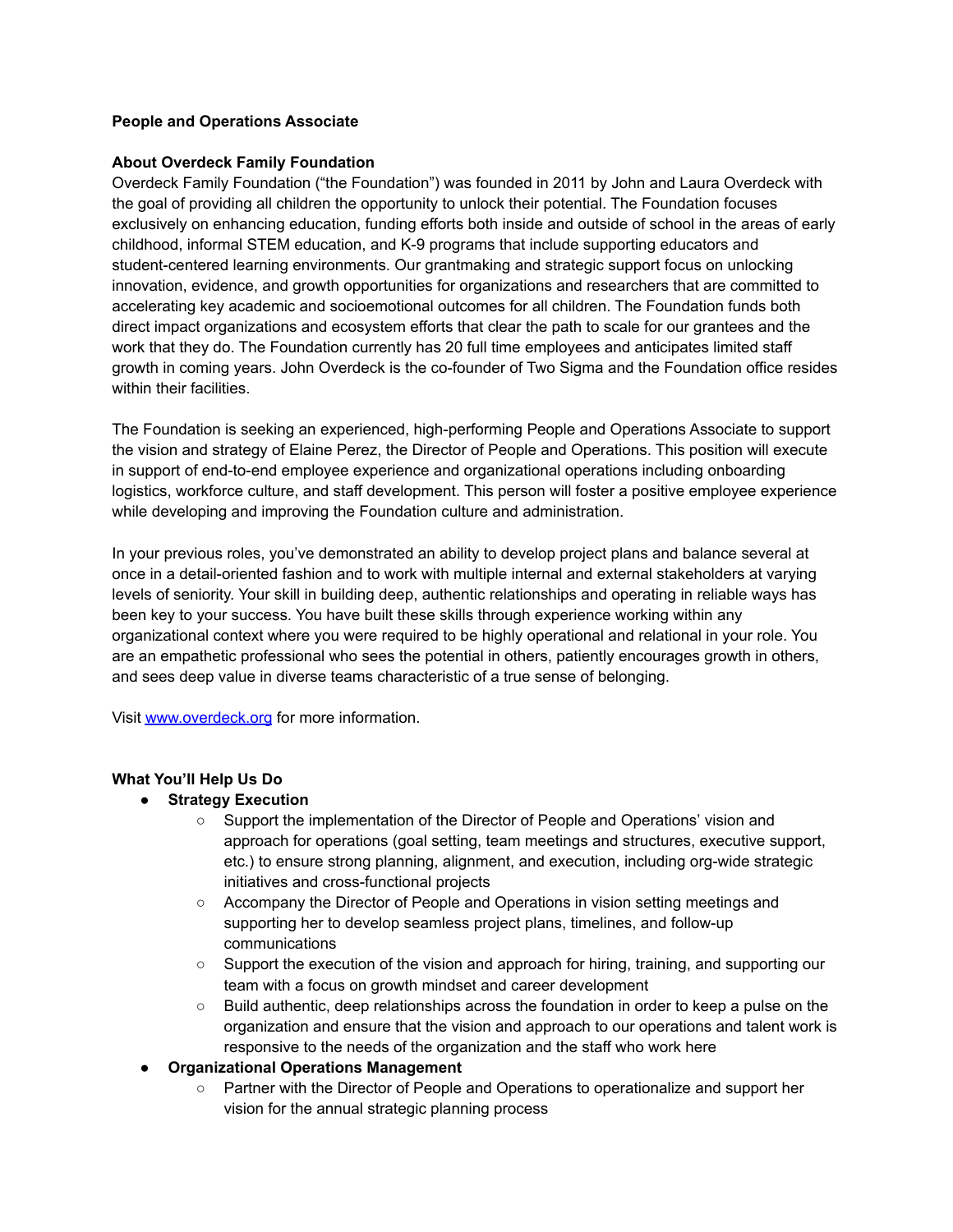- Manage institutional knowledge management including both systems/processes and strategy that is grounded in smart prioritization
- Provide executive administrative support for Head of Foundation including navigating calendar logistics and commitments with the trustees
- Provide strategic calendar planning for the team annually
- Liaise with the Director in their engagement with the budgeting and financial management processes
- Draft all-staff weekly People and Operations email and additional email communications to provide updates to meetings, projects, and events
- Liaise with Two Sigma to engage in their support around Foundation technology, facilities, and event planning needs
- Manage office including Covid-19 policies and ensure staff necessary resources and materials they need to do their job

# ● **Talent Management and Professional Development**

- Support Director with managing centralized structures for ongoing performance and professional development conversations
- Support managers to regularly and successfully engage their reporting staff around performance and professional development
- Execute a professional development agenda inclusive of both centralized programming and cataloging of external opportunities for staff
- Manage a professional development budget to ensure staff are utilizing funds earmarked for their development while choosing high impact opportunities
- **● Innovate and Manage Employee Experience**
	- Develop and manage structures, events, and habits that promote strong connection and experience for staff (e.g. recognition, team building events, holiday parties, going away parties, celebrating personal milestones, etc.) and liaise with internal and external stakeholders
	- Coordinate successful execution of onboarding and offboarding logistics for new and exiting staff

# **Who You Are**

- **A detail-oriented project manager who is able to develop systems and structures to efficiently and effectively drive outcomes.** You have experience in managing complex projects characteristic of multiple stakeholder management and interdependent timelines across projects. You are able to organize and manage the actions of staff across an organization and are able to find success influencing others to act through dotted line relationships. You are a strong verbal and written communicator that provides clear and succinct information.
- **A highly relational professional who will build fast, deep, and trusting relationships with our staff.** You are able to work well with Foundation staff members at all levels because you are kind, thoughtful, and curious. You will authentically care about all of our staff. You are experienced in change management in ways that are inclusive.
- **A smart, eager learner.** You take a nuanced and rigorous approach to your work, both able to act on well-informed hypotheses and willing to change your mind. You use your critical thinking and quantitative analysis skills to see patterns, guide smart decision-making, and evaluate opportunities.
- **A values-driven and empathetic human.** You operate with a high level of self-awareness, humility, and emotional intelligence and you value the same in your colleagues. You engage in conflict confidently and with kindness. You are excited about working in an environment where